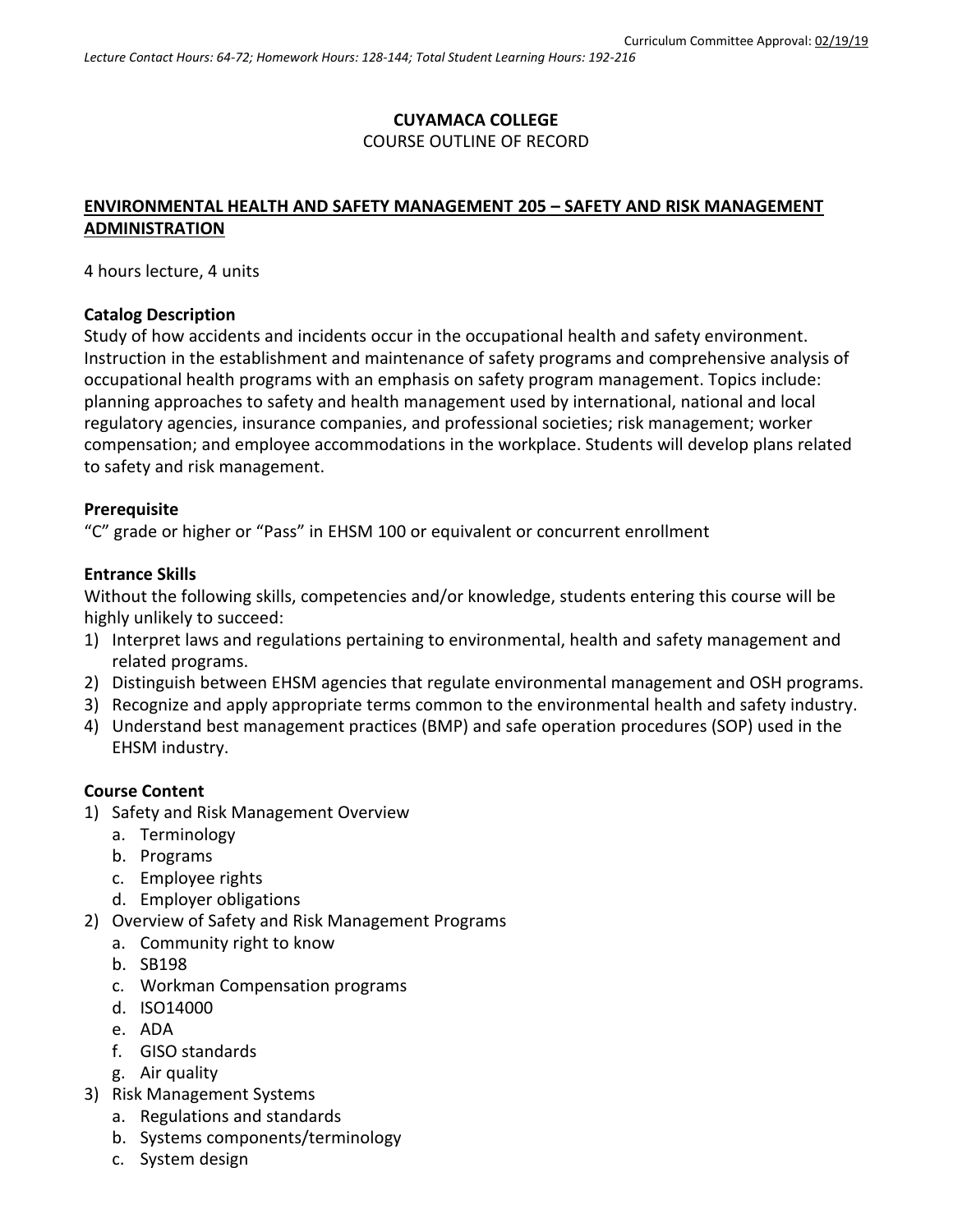- d. Implementation
- e. System evaluation
- f. Workers Compensation
- 4) Sources of Assistance and Information
	- a. Regulations and standards
	- b. Agencies/departments/organizations
		- 1. Federal
		- 2. State
		- 3. Insurance
		- 4. Cal/OSHA
		- 5. Private organizations
- 5) Accident and Injury Investigations
	- a. Root cause analysis
	- b. Determining why accidents occur

## **Course Objectives**

Students will be able to:

- 1) Research and interpret federal, state and local laws and regulations pertaining to safety management.
- 2) Define and develop a written safety management training program.
- 3) Distinguish appropriate terms common to the safety and risk management field.
- 4) Compare and contrast federal, state and local safety and risk management laws.
- 5) Describe the functions and services of agencies that regulate safety and risk management requirements and criteria.
- 6) Apply safety and risk management practices and procedures to specific field-based situations.
- 7) Identify safety and risk management requirements in order to meet regulatory program and best management practices and compliance guidelines.

### **Method of Evaluation**

A grading system will be established by the instructor and implemented uniformly. Grades will be based on demonstrated proficiency in subject matter determined by multiple measurements for evaluation, one of which must be essay exams, skills demonstration or, where appropriate, the symbol system.

- 1) Problem-solving exercises and field situations which measure students' ability to analyze occupational health programs for safety program management, develop and implement plans related to safety and risk management, and develop plans for safety training programs.
- 2) Exams and quizzes which measure students' ability to identify planning approaches to safety and health management used by international, national and local regulatory agencies, insurance companies, and professional societies.
- 3) Exams, quizzes and/or exercises which measure students' ability to explain risk management, worker compensation, and employee accommodations in the workplace.

# **Special Materials Required of Students**

None

**Minimum Instructional Facilities** Smart classroom

**Method of Instruction** Lecture and discussion